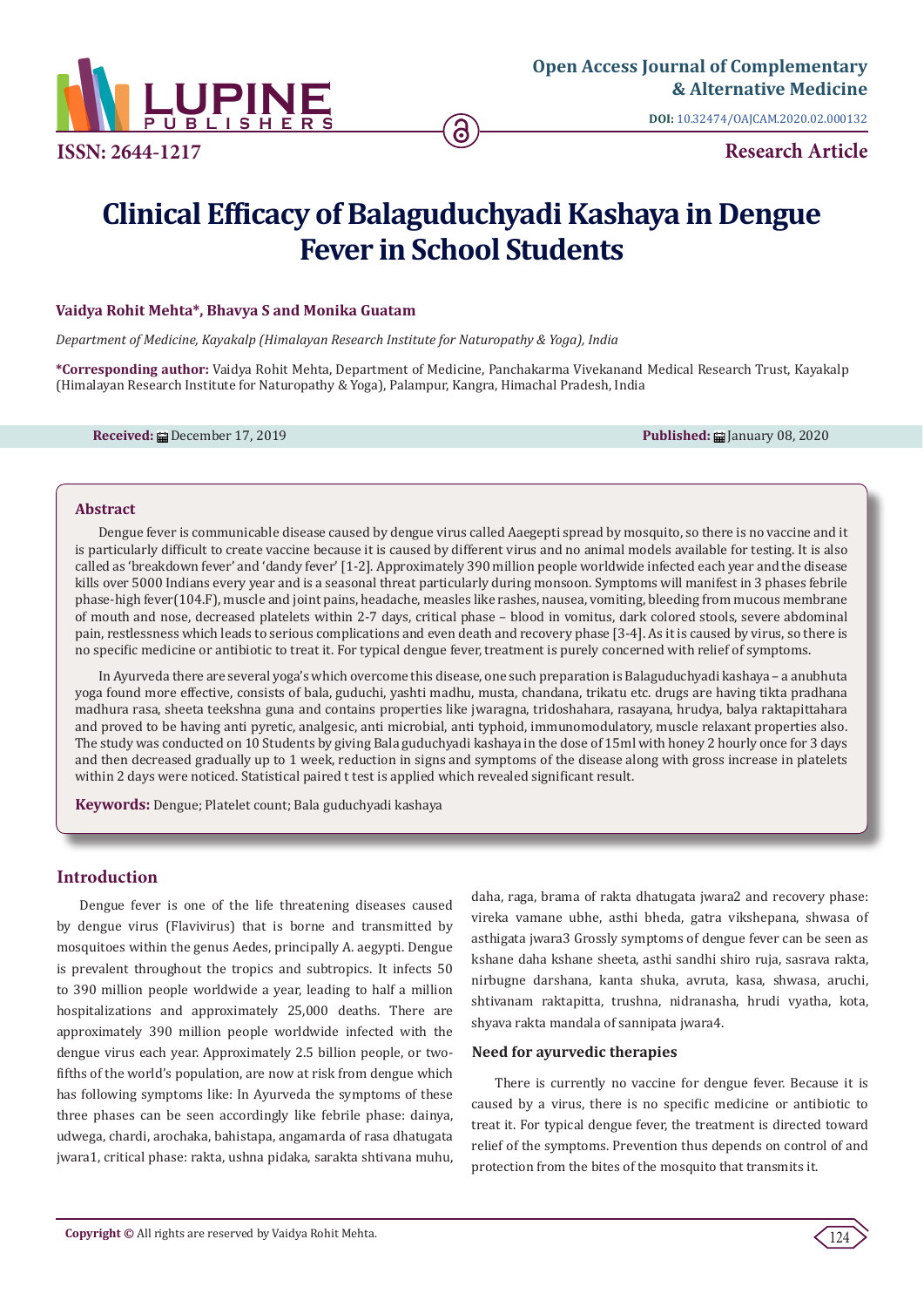## **Objectives of the study**

a) To evaluate the efficacy of Balaguduchyadi kashaya in symptoms of Dengue fever.

b) To evaluate the efficacy of Balaguduchyadi kashaya on platelet count in Dengue fever.

# **Materials and Methods**

## **Source of data**

10 Students of Dengue fever coming under the inclusion criteria were selected for the study.

## **Method of collection of data**

This is an observational clinical study with pre-test & post-test design where in 10 diagnosed Dengue fever students of either sex were taken for study.

Following statistical methods was employed for the data collected-Paired sample 't' test.

## **Diagnostic criteria**

High grade fever with chills

- a) Fatigue.
- b) Headache.
- c) Fibromyalgia.
- d) Decreased platelet count.

## **Inclusion criteria**

- a) Students presenting with the sign and symptoms of Dengue fever.
- b) Students of either sex.
- c) Students between the age up to 18 years were selected for the study.

#### **Exclusion criteria**

- a) Students suffering with any other serious systemic illness.
- b) Platelet count below 30,000.
- c) Students with severe hemorrhage.
- d) Students with severe rashes.
- e) Students with Dengue shock syndrome.

#### **Design of the study**

It is an observational study of Balaguduchyadi kashaya in the management of Dengue fever where in pre-test and post-test design was done. Minimum of 10 Students were selected for the study.

## **Duration of the study**

The duration of study ranges from 3 to 7 days or until raise in platelet count and follow up is up to 21 days.

Intervention.

#### **Method of preparation**

One part of Kashaya churna was taken and 4 parts of water was added and reduced to half part and then it is filtered. Daily fresh kashaya was prepared and used.

## **Method of administration**

Dose of Balaguduchyadi kashaya was 15ml for every 2hrs in a day with 5 ml of honey for 3-7 days. Then duration should be reduced to 4<sup>th</sup> hrly for next 7 days, then twice daily for next 7 days.

## **Assessment criteria**

The following Subjective and Objective parameters was assessed using different grading and scoring methods before and after the treatment.

#### **Fever**

0 – 98.F  $1 - 99.F - 100.F$  $2 - 101.F - 102.F$ 3 – 103.F – 104.F  $4 - > 104.F$ 

## **Fibromyalgia**

- a) No pain at rest and working.
- b) No pain at rest and mild pain while working.

c) Mild pain at rest and moderate pain while working 3 – severe pain disturbs sleep.

d) Intolerable pain.

#### **Fatigue**

- a) No fatigue.
- b) Mild fatigue after work.
- c) Moderate fatigue after work 3 severe fatigue after work.
- d) Severe fatigue without work.

#### **Platelet count**

- $4 50,000$
- 3 51000 1 lakh
- $2 1,11000 1,50000$
- 1 1,51000 2 lakh
- 0 >2 lakh

# **Discussion**

The World Health Organization's 2009 classification divides Dengue fever into two groups: uncomplicated and severe (Table 1).

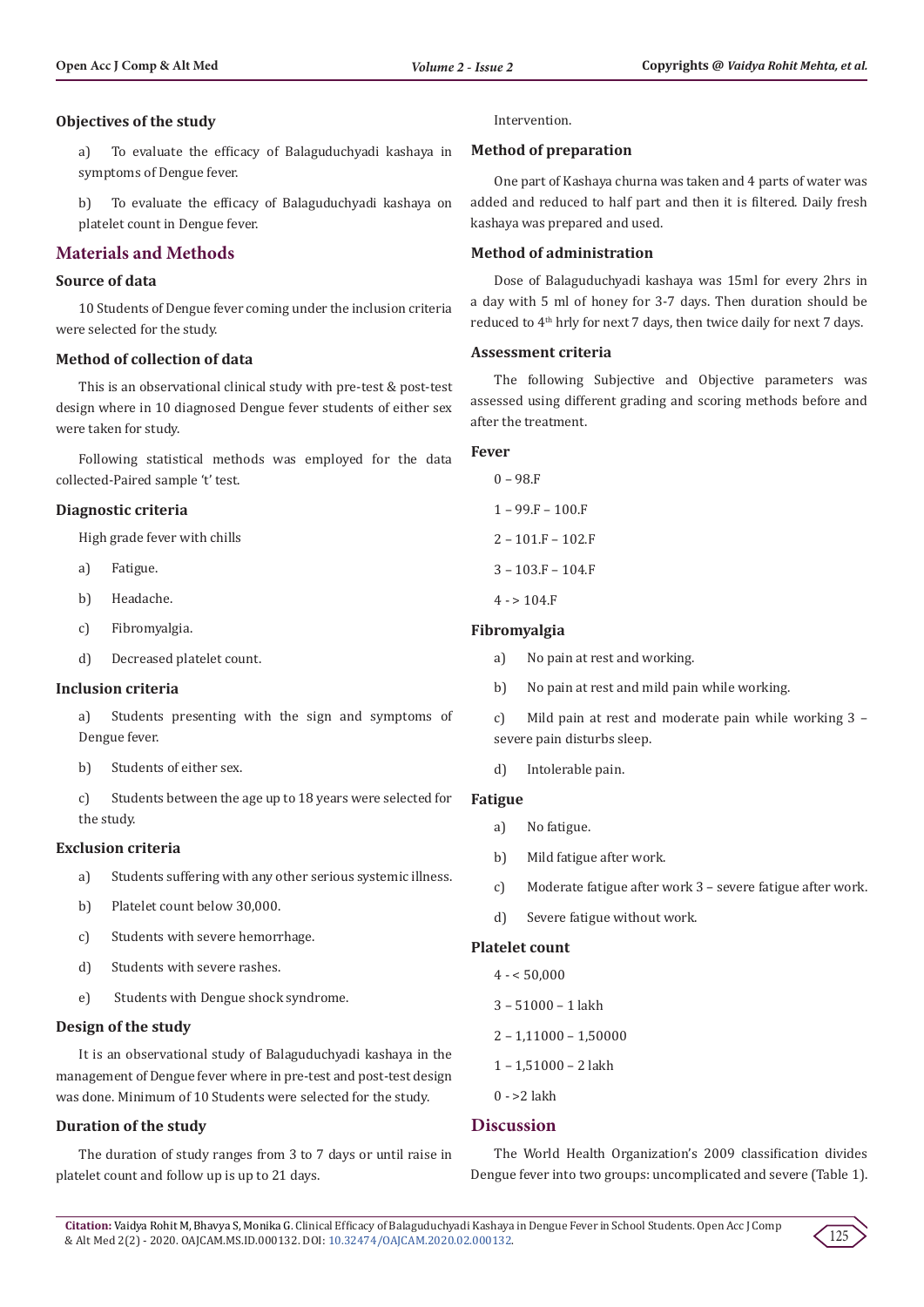Dengue can affect anyone but tends to be more severe in people with compromised immune systems. Because it is caused by one of five serotypes of virus, it is possible to get Dengue fever multiple time. Regarding its pathology Dengue virus is primarily transmitted by Aedes mosquitoes, particularly A. aegypti. These mosquitoes usually bite during the day, particularly in the early morning and in the evening, and thus spread infection at any time of day all during the year (Figure 1). When a mosquito carrying dengue virus bites a person, the virus enters the skin together with the mosquito's saliva

(Table 2). It binds to and enters white blood cells and reproduces inside the cells while they move throughout the body. The white blood cells respond by producing a number of signaling proteins, such as cytokines and interferons, which are responsible for many of the symptoms, such as the fever, headache, rashes, severe pains and decreased blood platelet count are seen. Balaguduchyadi kashaya is one such anubhuta yoga is having an ideal combination to prevent.

**Table 1:** Contents of Balaguduchyadi Kashaya.

|                      | <b>Chemical</b><br><b>Botanical</b> |                                                    |                                                                                               | <b>Part Used</b> |  |
|----------------------|-------------------------------------|----------------------------------------------------|-----------------------------------------------------------------------------------------------|------------------|--|
| <b>Drug</b>          | Name                                | <b>Constituents</b>                                | <b>Karma</b>                                                                                  |                  |  |
| Bala (1 part)        | Sida cardifolia                     | Ephedrine, Vasicinone,<br>Phytosterol              | Balya, tridoshahara bruhmana,<br>raktapitta, rasayana,                                        | Mula             |  |
| Guduchi (1 part)     | Tinospora cardifolia                | Tinosprin, Cordifoilide,<br>Tetracosanoic acid     | Dipana, jwarahara, vatarakta, krimi,<br>pandu, chardi,                                        | Stem, root       |  |
|                      |                                     |                                                    | hrudya                                                                                        |                  |  |
| Yashtimadhu (1 part) | Glycyrrhiza glabra                  | Liquirtin, Glabrin, Liquirtic<br>acid              | Tridoshahara, rasayana, vishagna,<br>kshaya, raktapitta, hrudya, chardi,<br>bruhmana, shonita | Mula             |  |
|                      |                                     |                                                    | sthapana                                                                                      |                  |  |
|                      |                                     | Cineol, Isocyperol                                 | Kaphapittahara, rakta vikara, aruchi,                                                         |                  |  |
| Musta (1 part)       | Cyperus rotundus                    |                                                    | pittajwara                                                                                    | Tuber            |  |
| Ushira (1 part)      | Vetiveria zizanoides                | Benzoic acid,                                      | Kaphapittahara,                                                                               | Mula             |  |
|                      |                                     | Isovalencic acid, Eugenol                          | stambana, jwara, raktapitta                                                                   |                  |  |
| Chandana (1 part)    | Santalum album                      |                                                    | Angamarda, kaphapittahara,                                                                    | Mula             |  |
|                      |                                     |                                                    | jwara, raktapitta                                                                             |                  |  |
|                      | Syzigium aromaticum                 | Eugenol, Cariyophallene<br>oxide, Furfural         | Kapha, pitta,                                                                                 | Fruit            |  |
| Lavanga (1/4 part)   |                                     |                                                    | rakta hara, chardi, shoola, kshta ksahya,<br>vishhara.                                        |                  |  |
|                      |                                     |                                                    | ruchya.                                                                                       |                  |  |
|                      | Zigiber officinale                  |                                                    | Vata, kapha                                                                                   |                  |  |
| Shunti (1/8 part)    |                                     | Camphene, Gingerols,                               | hara, hridya, rochana, vibandha, shoola<br>hara.                                              | Rhizome          |  |
|                      |                                     | Glycolipids, Citral                                | pandu, jwara                                                                                  |                  |  |
|                      |                                     |                                                    | hara.                                                                                         |                  |  |
|                      | Piper nigram                        | Piperine, Citronellol,<br>Camphene, Ascorbic acid. | Kapha, vata hara, krimi                                                                       | Fruit            |  |
| Maricha (1/8 part)   |                                     |                                                    | hara, hridya, shoolahara, ruchya,                                                             |                  |  |
|                      |                                     |                                                    | shosha,chardi.                                                                                |                  |  |
| Pippali (1 part)     | Piper longum                        | Caryophilline, Piperine,<br>Sesamine,              | Vata, kaphara, jwarahara, pitta virodi,                                                       | Fruit            |  |
|                      |                                     | Essential oils.                                    | rasayana,                                                                                     |                  |  |
|                      |                                     |                                                    | krimihara,                                                                                    |                  |  |
|                      |                                     |                                                    | ruchya.                                                                                       |                  |  |

**Table 2:** Contents of Balaguduchyadi Kashaya.

| <b>Parameter</b> | Mean | S.D. | S.E. | <b>T</b> value | P value      | Remark |
|------------------|------|------|------|----------------|--------------|--------|
| BT-AT1           | 0.9  | 0.73 | 0.23 | 3.85           | ${}< 0.05$   |        |
| BT-AT2           | 1.3  | 0.94 | 0.3  | 4.33           | ${}< 0.05$   |        |
| BT-AT3           | 2.1  | 0.87 | 0.27 | 7.57           | ${}_{0.001}$ | HS     |

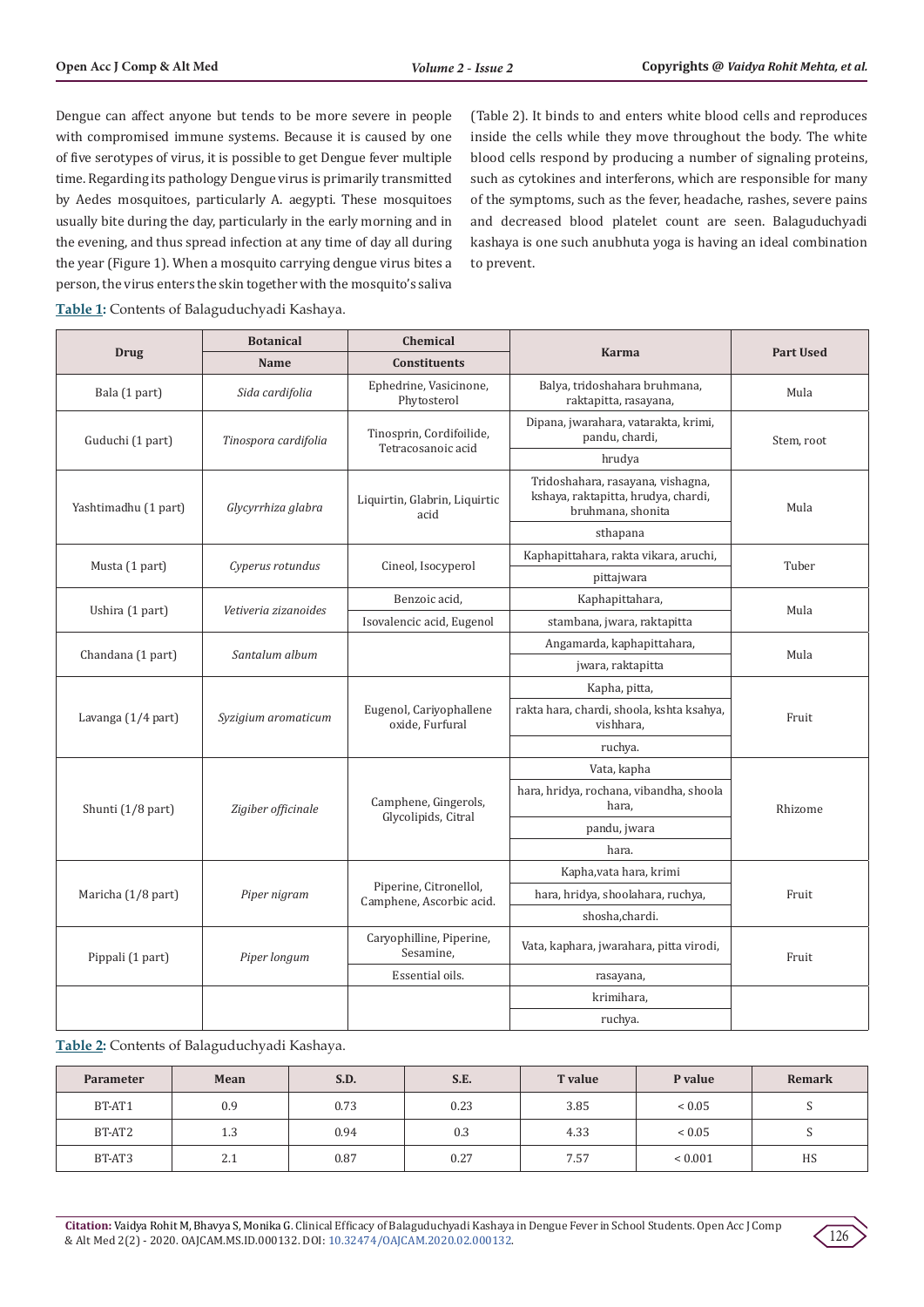

Figure 1: Ayurveda the symptoms of these three phases.

### **Dengue fever for the reasons**

blood and stops bleeding.

a) it is having bala, ushira, chandana, lavanga contains rakta shodaka, stambana, raktapittahara effect which purifies the

b) it is having guduchi, musta, maricha contains krimihara, bhutahara i.e., antiviral, antimicrobial effect which cures infection caused by virus.

c) it is having guduchi, yashtimadhu, pippali contains tridoshahara, balya, bruhmana, rasayana, ojovruddhi i.e., antioxidant, immunomodulatory effect which rejuvenates the body by improving natural or innate immunity. Thus, it is **Table 3:** Table showing the Result on Fatigue within the Group.

proved to be effective.

#### **Results**

The observations made during the study were quite interesting. This study is mainly taken by concentrating on increase in platelet count. As per the medical report of Students the number of platelets had increased within the prescribed time (48hrs) of drinking Balaguduchyadi kashaya in all 10 Students of dengue (Table 3). The increase in number of platelets varied from Student to Student that ranged from 30,000 up to normal. The dengue Students had reiterated that there was a significant improvement in their signs and symptoms within 48 hrs of taking kashaya.

| <b>Parameter</b> | Mean | S.D. | S.E. | <b>T</b> value | P value      | <b>Remark</b> |
|------------------|------|------|------|----------------|--------------|---------------|
| BT-AT1           | 0.4  | 0.51 | 0.16 | 2.44           | > 0.05       | <b>NS</b>     |
| BT-AT2           | 0.7  | 0.48 | 0.15 | 4.57           | ${}< 0.05$   |               |
| BT-AT3           | 2.1  | 0.56 | 0.17 | 11.69          | ${}_{0.001}$ | HS            |

## **Conclusion**

Preventive measures should be taken before spreading of any kind of disease including dengue fever (Table 4). The dengue mosquitoes breed in relatively fresh water, lives close to human habitations and bites during the day and one should be cautious

accordingly. In case of travelers returning from endemics and in homes of infection preventive measures should be taken (Table 5). So as preventive measure also Balaguduchyadi kashaya can be administered for 21 days twice daily. So Balaguduchyadi kashaya is helpful in both curative and preventive aspect.

**Table 4:** Table showing the Result on Fibromyalgia within the Group.

| <b>Parameter</b> | Mean            | S.D. | S.E. | <b>T</b> value | P value      | Remark |
|------------------|-----------------|------|------|----------------|--------------|--------|
| BT-AT1           |                 | 0.47 | 0.14 | 6.7            | ${}_{0.001}$ | HS     |
| BT-AT2           | 7<br><b>1.1</b> | 0.82 | 0.26 | 6.52           | ${}_{0.001}$ | HS     |
| BT-AT3           | 2.4             | 1.07 | 0.34 | 7.05           | ${}_{0.001}$ | HS     |

**Table 5:** Table showing the Result on Fibromyalgia within the Group.

| <b>Parameter</b> | Mean | S.D. | S.E. | <b>T</b> value | P value      | Remark |
|------------------|------|------|------|----------------|--------------|--------|
| BT-AT1           | 0.9  | 0.31 | 0.1  | 8.99           | ${}_{0.001}$ | HS     |
| BT-AT2           | 1.9  | 0.31 | 0.1  | 18.98          | ${}_{0.001}$ | HS     |
| BT-AT3           | 2.9  | 0.73 | 0.23 | 12.41          | ${}_{0.001}$ | HS     |

**Citation:** Vaidya Rohit M, Bhavya S, Monika G. Clinical Efficacy of Balaguduchyadi Kashaya in Dengue Fever in School Students. Open Acc J Comp & Alt Med 2(2) - 2020. OAJCAM.MS.ID.000132. DOI: [10.32474/OAJCAM.2020.02.000132](http://dx.doi.org/10.32474/OAJCAM.2020.02.000132).